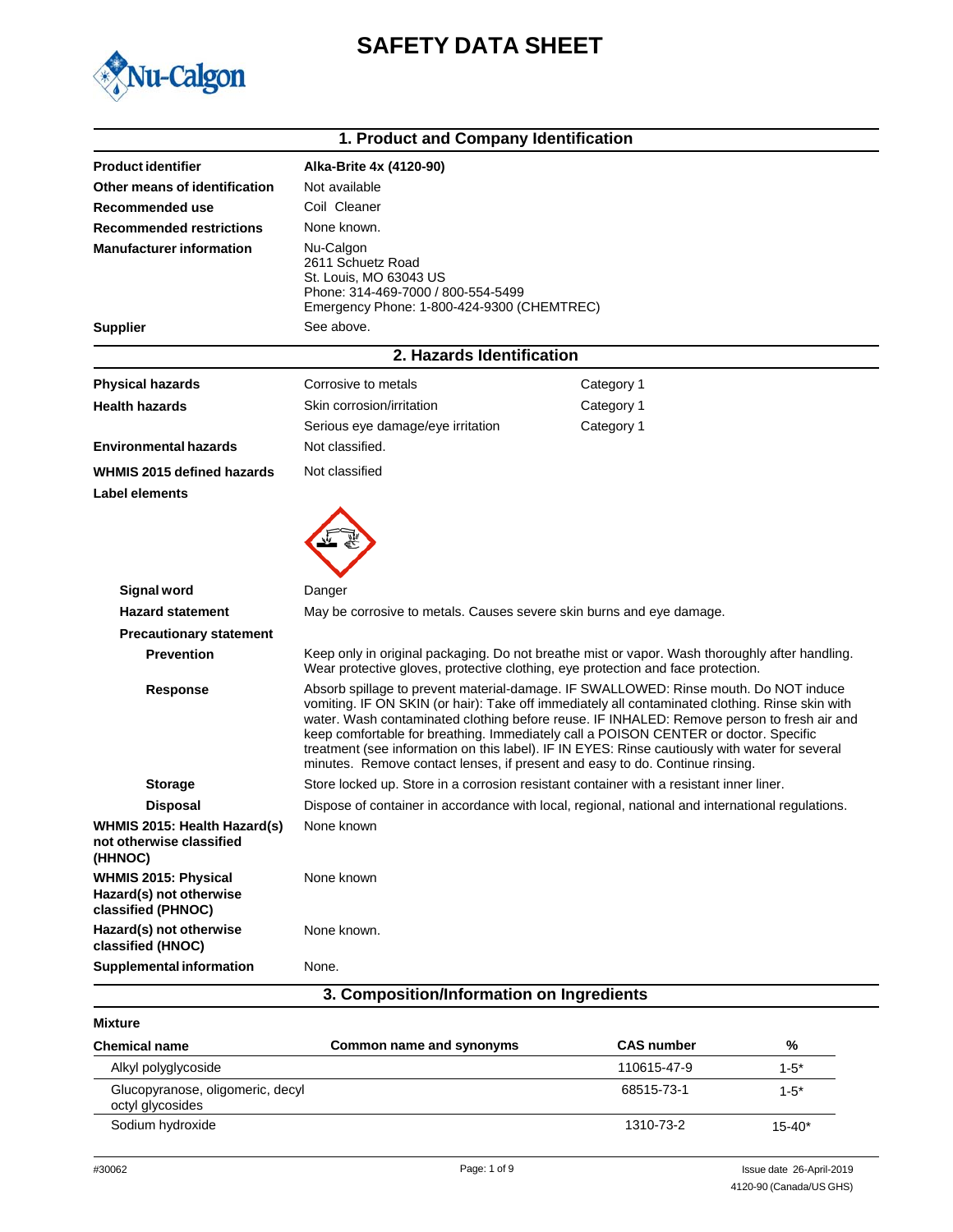**Composition comments** US GHS: The exact percentage (concentration) of composition has been withheld as a trade secret in accordance with paragraph (i) of §1910.1200. \*CANADA GHS: The exact percentage (concentration) of composition has been withheld as a trade secret.

| <b>4. First Aid Measures</b>                                                 |                                                                                                                                                                                                                                                                                                                                                                                                                                                                      |  |  |  |
|------------------------------------------------------------------------------|----------------------------------------------------------------------------------------------------------------------------------------------------------------------------------------------------------------------------------------------------------------------------------------------------------------------------------------------------------------------------------------------------------------------------------------------------------------------|--|--|--|
| <b>Inhalation</b>                                                            | IF INHALED: Remove person to fresh air and keep comfortable for breathing. Immediately call a<br>POISON CENTER or doctor.                                                                                                                                                                                                                                                                                                                                            |  |  |  |
| <b>Skin contact</b>                                                          | IF ON SKIN (or hair): Take off immediately all contaminated clothing. Rinse skin with water.<br>Immediately call a POISON CENTER or doctor. Specific treatment (see information on this label).<br>Wash contaminated clothing before reuse.                                                                                                                                                                                                                          |  |  |  |
| Eye contact                                                                  | IF IN EYES: Rinse cautiously with water for several minutes. Remove contact lenses, if present<br>and easy to do. Continue rinsing. Immediately call a POISON CENTER or doctor.                                                                                                                                                                                                                                                                                      |  |  |  |
| Ingestion                                                                    | IF SWALLOWED: Rinse mouth. Do NOT induce vomiting. Immediately call a POISON CENTER or<br>doctor.                                                                                                                                                                                                                                                                                                                                                                    |  |  |  |
| <b>Most important</b><br>symptoms/effects, acute and<br>delayed              | Burning pain and severe corrosive skin damage. Causes serious eye damage. Symptoms may<br>include stinging, tearing, redness, swelling, and blurred vision. Permanent eye damage including<br>blindness could result.                                                                                                                                                                                                                                                |  |  |  |
| Indication of immediate<br>medical attention and special<br>treatment needed | Provide general supportive measures and treat symptomatically.                                                                                                                                                                                                                                                                                                                                                                                                       |  |  |  |
| <b>General information</b>                                                   | If you feel unwell, seek medical advice (show the label where possible). Ensure that medical<br>personnel are aware of the material(s) involved and take precautions to protect themselves. Show<br>this safety data sheet to the doctor in attendance. Avoid contact with eyes and skin. Wear rubber<br>gloves and chemical splash goggles. Keep out of reach of children.                                                                                          |  |  |  |
|                                                                              | 5. Fire Fighting Measures                                                                                                                                                                                                                                                                                                                                                                                                                                            |  |  |  |
| Suitable extinguishing media                                                 | Foam. Carbon dioxide. Dry chemical.                                                                                                                                                                                                                                                                                                                                                                                                                                  |  |  |  |
| Unsuitable extinguishing<br>media                                            | Do not use water jet as an extinguisher, as this will spread the fire.                                                                                                                                                                                                                                                                                                                                                                                               |  |  |  |
| Specific hazards arising from<br>the chemical                                | Firefighters should wear a self-contained breathing apparatus.                                                                                                                                                                                                                                                                                                                                                                                                       |  |  |  |
| Special protective equipment<br>and precautions for firefighters             | Firefighters should wear full protective clothing including self-contained breathing apparatus.                                                                                                                                                                                                                                                                                                                                                                      |  |  |  |
| <b>Fire-fighting</b><br>equipment/instructions                               | Move containers from fire area if you can do so without risk.                                                                                                                                                                                                                                                                                                                                                                                                        |  |  |  |
| <b>Specific methods</b>                                                      | Use standard firefighting procedures and consider the hazards of other involved materials.                                                                                                                                                                                                                                                                                                                                                                           |  |  |  |
| <b>Hazardous combustion</b><br>products                                      | May include and are not limited to: Oxides of carbon.                                                                                                                                                                                                                                                                                                                                                                                                                |  |  |  |
|                                                                              | <b>6. Accidental Release Measures</b>                                                                                                                                                                                                                                                                                                                                                                                                                                |  |  |  |
| Personal precautions,<br>protective equipment and<br>emergency procedures    | Keep unnecessary personnel away. Keep people away from and upwind of spill/leak. Wear<br>appropriate protective equipment and clothing during clean-up. Do not breathe mist or vapor. Do<br>not touch damaged containers or spilled material unless wearing appropriate protective clothing.<br>Ensure adequate ventilation. Local authorities should be advised if significant spillages cannot be<br>contained. For personal protection, see section 8 of the SDS. |  |  |  |
| <b>Methods and materials for</b><br>containment and cleaning up              | Stop leak if you can do so without risk. Prevent entry into waterways, sewer, basements or<br>confined areas.                                                                                                                                                                                                                                                                                                                                                        |  |  |  |
|                                                                              | Large Spills: Dike the spilled material, where this is possible. Cover with plastic sheet to prevent<br>spreading. Absorb spillage to prevent material damage. Use a non-combustible material like<br>vermiculite, sand or earth to soak up the product and place into a container for later disposal.<br>Following product recovery, flush area with water.                                                                                                         |  |  |  |
|                                                                              | Small Spills: Wipe up with absorbent material (e.g. cloth, fleece). Clean surface thoroughly to<br>remove residual contamination.                                                                                                                                                                                                                                                                                                                                    |  |  |  |
| <b>Environmental precautions</b>                                             | Never return spills to original containers for re-use. For waste disposal, see section 13 of the SDS.<br>Avoid discharge into drains, water courses or onto the ground. Do not discharge into lakes,<br>streams, ponds or public waters.                                                                                                                                                                                                                             |  |  |  |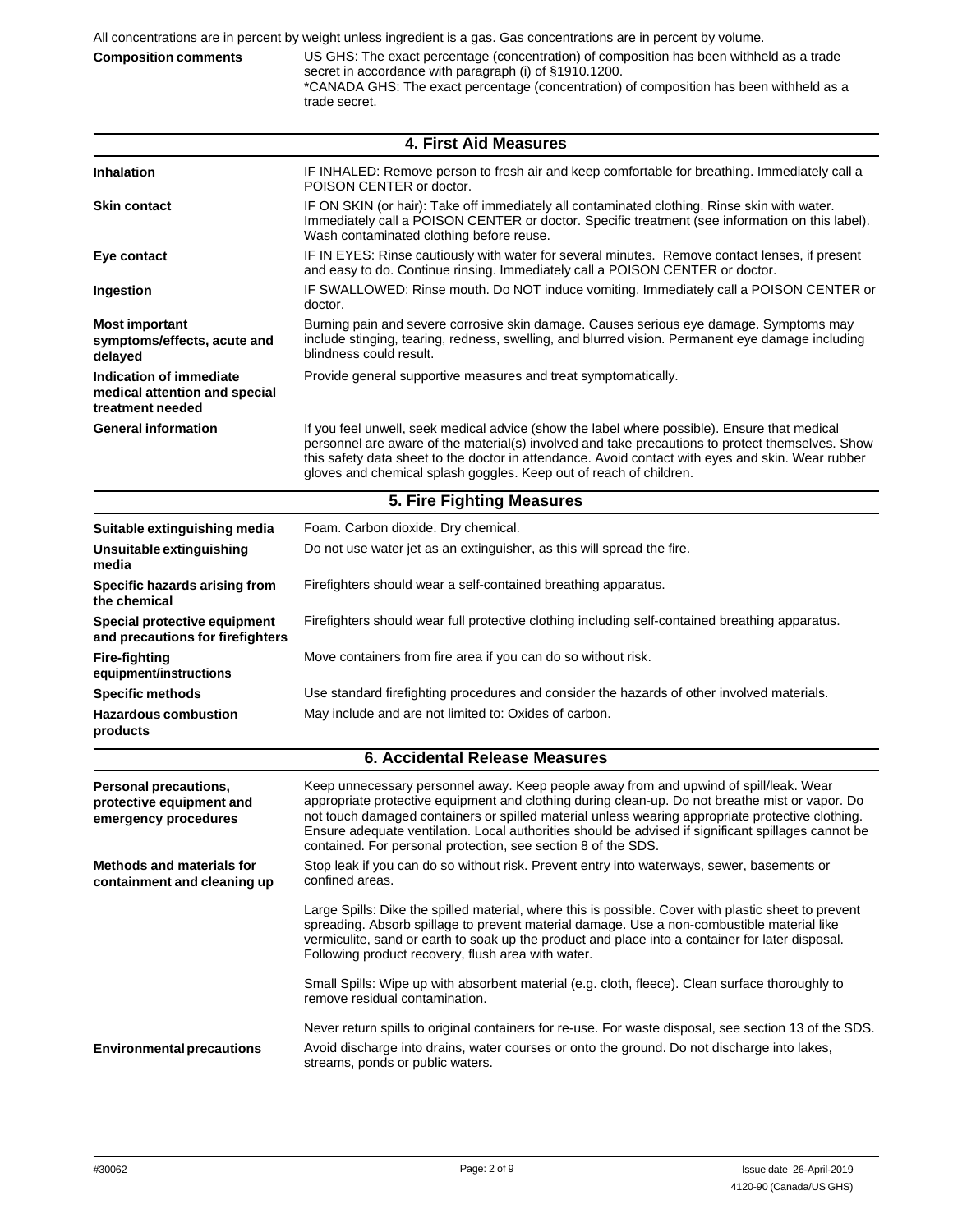|                                                                                                         | 7. Handling and Storage                                                                                                                                                                                                                                                                                                                                                                                                                                                                                                                                                                                                                                                                   |                                                                                                               |  |
|---------------------------------------------------------------------------------------------------------|-------------------------------------------------------------------------------------------------------------------------------------------------------------------------------------------------------------------------------------------------------------------------------------------------------------------------------------------------------------------------------------------------------------------------------------------------------------------------------------------------------------------------------------------------------------------------------------------------------------------------------------------------------------------------------------------|---------------------------------------------------------------------------------------------------------------|--|
| <b>Precautions for safe handling</b><br>Conditions for safe storage,<br>including any incompatibilities | Use only with adequate ventilation. Do not breathe mist or vapor. Do not get in eyes, on skin, or on<br>clothing. Avoid prolonged exposure. Wear appropriate personal protective equipment. Wash<br>thoroughly after handling. Use good industrial hygiene practices in handling this material. Keep<br>container tightly closed. When using do not eat or drink.<br>Store locked up. Store in a cool, dry place out of direct sunlight. Store in a corrosion resistant<br>container with a resistant inner liner. Store in a closed container away from incompatible materials.<br>Store away from incompatible materials (see Section 10 of the SDS). Keep out of reach of<br>children. |                                                                                                               |  |
|                                                                                                         | 8. Exposure Controls/Personal Protection                                                                                                                                                                                                                                                                                                                                                                                                                                                                                                                                                                                                                                                  |                                                                                                               |  |
| <b>Occupational exposure limits</b>                                                                     |                                                                                                                                                                                                                                                                                                                                                                                                                                                                                                                                                                                                                                                                                           |                                                                                                               |  |
|                                                                                                         | Canada. Alberta OELs (Occupational Health & Safety Code, Schedule 1, Table 2)                                                                                                                                                                                                                                                                                                                                                                                                                                                                                                                                                                                                             |                                                                                                               |  |
| <b>Components</b>                                                                                       | <b>Type</b>                                                                                                                                                                                                                                                                                                                                                                                                                                                                                                                                                                                                                                                                               | Value                                                                                                         |  |
| Sodium hydroxide (CAS<br>1310-73-2)                                                                     | Ceiling                                                                                                                                                                                                                                                                                                                                                                                                                                                                                                                                                                                                                                                                                   | $2 \text{ mg/m}$                                                                                              |  |
| Safety Regulation 296/97, as amended)                                                                   |                                                                                                                                                                                                                                                                                                                                                                                                                                                                                                                                                                                                                                                                                           | Canada. British Columbia OELs. (Occupational Exposure Limits for Chemical Substances, Occupational Health and |  |
| <b>Components</b>                                                                                       | <b>Type</b>                                                                                                                                                                                                                                                                                                                                                                                                                                                                                                                                                                                                                                                                               | Value                                                                                                         |  |
| Sodium hydroxide (CAS<br>1310-73-2)                                                                     | Ceiling                                                                                                                                                                                                                                                                                                                                                                                                                                                                                                                                                                                                                                                                                   | $2 \text{ mg/m}$                                                                                              |  |
| <b>Components</b>                                                                                       | Canada. Manitoba OELs (Reg. 217/2006, The Workplace Safety And Health Act)<br><b>Type</b>                                                                                                                                                                                                                                                                                                                                                                                                                                                                                                                                                                                                 | Value                                                                                                         |  |
| Sodium hydroxide (CAS<br>1310-73-2)                                                                     | Ceiling                                                                                                                                                                                                                                                                                                                                                                                                                                                                                                                                                                                                                                                                                   | $2 \text{ mg/m}$                                                                                              |  |
| <b>Components</b>                                                                                       | Canada. Ontario OELs. (Control of Exposure to Biological or Chemical Agents)<br><b>Type</b>                                                                                                                                                                                                                                                                                                                                                                                                                                                                                                                                                                                               | Value                                                                                                         |  |
| Sodium hydroxide (CAS<br>1310-73-2)                                                                     | Ceiling                                                                                                                                                                                                                                                                                                                                                                                                                                                                                                                                                                                                                                                                                   | $2$ mg/m $3$                                                                                                  |  |
| <b>Components</b>                                                                                       | <b>Type</b>                                                                                                                                                                                                                                                                                                                                                                                                                                                                                                                                                                                                                                                                               | Canada. Quebec OELs. (Ministry of Labor - Regulation Respecting the Quality of the Work Environment)<br>Value |  |
| Sodium hydroxide (CAS<br>1310-73-2)                                                                     | Ceiling                                                                                                                                                                                                                                                                                                                                                                                                                                                                                                                                                                                                                                                                                   | $2$ mg/m $3$                                                                                                  |  |
| <b>Components</b>                                                                                       | Canada. Saskatchewan OELs (Occupational Health and Safety Regulations, 1996, Table 21)<br><b>Type</b>                                                                                                                                                                                                                                                                                                                                                                                                                                                                                                                                                                                     | Value                                                                                                         |  |
| Sodium hydroxide (CAS<br>1310-73-2)                                                                     | Ceiling                                                                                                                                                                                                                                                                                                                                                                                                                                                                                                                                                                                                                                                                                   | $2 \text{ mg/m}$                                                                                              |  |
| <b>Components</b>                                                                                       | US. OSHA Table Z-1 Limits for Air Contaminants (29 CFR 1910.1000)<br>Type                                                                                                                                                                                                                                                                                                                                                                                                                                                                                                                                                                                                                 | Value                                                                                                         |  |
| Sodium hydroxide (CAS<br>1310-73-2)                                                                     | <b>PEL</b>                                                                                                                                                                                                                                                                                                                                                                                                                                                                                                                                                                                                                                                                                | $2$ mg/m $3$                                                                                                  |  |
| <b>US. ACGIH Threshold Limit Values</b>                                                                 |                                                                                                                                                                                                                                                                                                                                                                                                                                                                                                                                                                                                                                                                                           |                                                                                                               |  |
| <b>Components</b>                                                                                       | <b>Type</b>                                                                                                                                                                                                                                                                                                                                                                                                                                                                                                                                                                                                                                                                               | Value                                                                                                         |  |
| Sodium hydroxide (CAS<br>1310-73-2)                                                                     | Ceiling                                                                                                                                                                                                                                                                                                                                                                                                                                                                                                                                                                                                                                                                                   | $2$ mg/m $3$                                                                                                  |  |
| US, NIOSH: Pocket Guide to Chemical Hazards<br><b>Components</b>                                        | <b>Type</b>                                                                                                                                                                                                                                                                                                                                                                                                                                                                                                                                                                                                                                                                               | Value                                                                                                         |  |
| Sodium hydroxide (CAS<br>1310-73-2)                                                                     | Ceiling                                                                                                                                                                                                                                                                                                                                                                                                                                                                                                                                                                                                                                                                                   | $2 \text{ mg/m}$                                                                                              |  |
| <b>Biological limit values</b>                                                                          | No biological exposure limits noted for the ingredient(s).                                                                                                                                                                                                                                                                                                                                                                                                                                                                                                                                                                                                                                |                                                                                                               |  |
| <b>Exposure guidelines</b>                                                                              | Chemicals listed in section 3 that are not listed here do not have established limit values for<br>ACGIH.                                                                                                                                                                                                                                                                                                                                                                                                                                                                                                                                                                                 |                                                                                                               |  |
| Appropriate engineering<br>controls                                                                     | Good general ventilation (typically 10 air changes per hour) should be used. Ventilation rates<br>should be matched to conditions. If applicable, use process enclosures, local exhaust ventilation,<br>or other engineering controls to maintain airborne levels below recommended exposure limits. If<br>exposure limits have not been established, maintain airborne levels to an acceptable level.                                                                                                                                                                                                                                                                                    |                                                                                                               |  |
|                                                                                                         | Individual protection measures, such as personal protective equipment                                                                                                                                                                                                                                                                                                                                                                                                                                                                                                                                                                                                                     |                                                                                                               |  |
| <b>Eye/face protection</b>                                                                              | Wear safety glasses with side shields (or goggles) and a face shield.                                                                                                                                                                                                                                                                                                                                                                                                                                                                                                                                                                                                                     |                                                                                                               |  |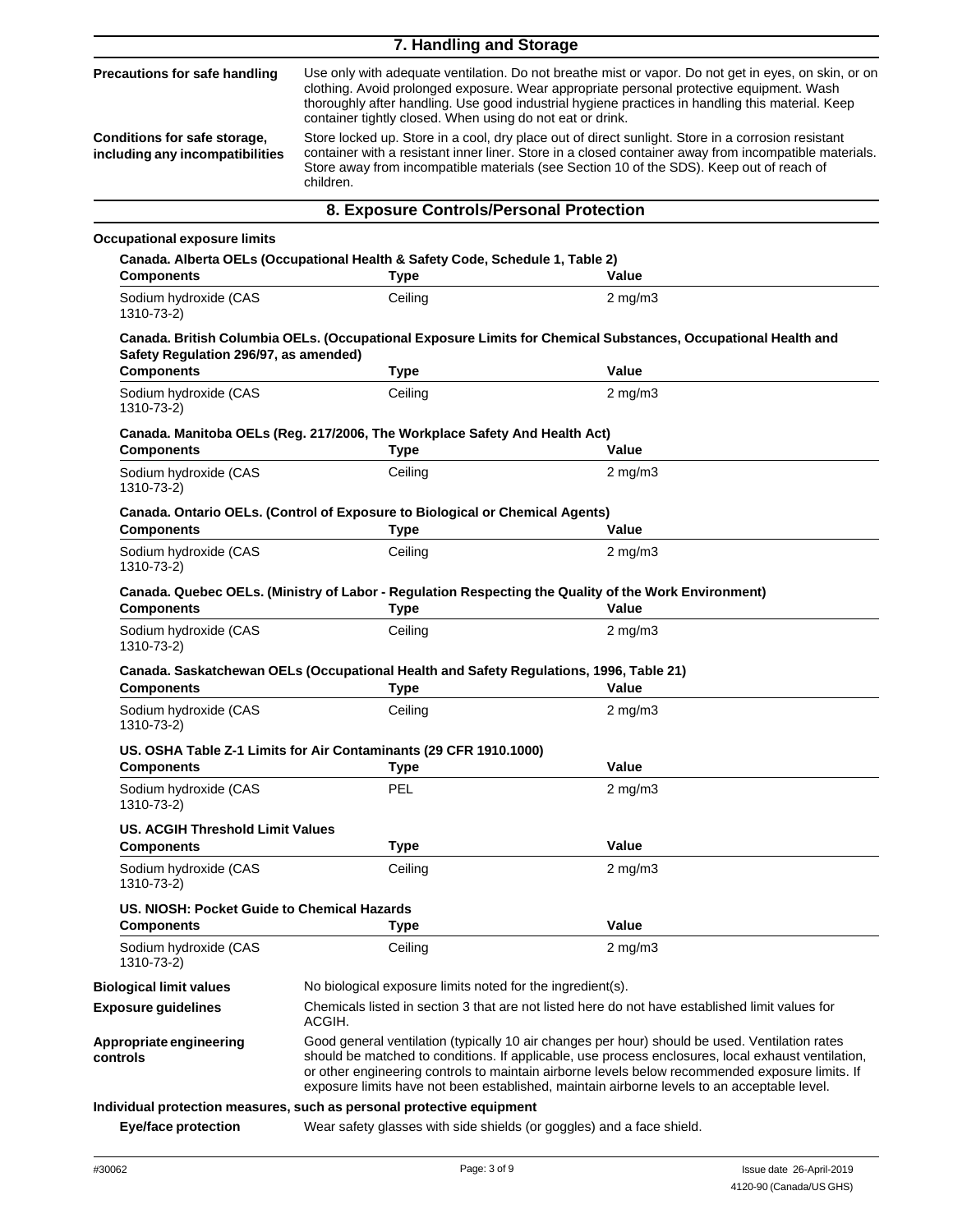| <b>General hygiene</b><br>considerations | When using do not eat or drink.                                                                                                                                                                                                                                                                                                                           |
|------------------------------------------|-----------------------------------------------------------------------------------------------------------------------------------------------------------------------------------------------------------------------------------------------------------------------------------------------------------------------------------------------------------|
| <b>Thermal hazards</b>                   | Not applicable.                                                                                                                                                                                                                                                                                                                                           |
| <b>Respiratory protection</b>            | Where exposure guideline levels may be exceeded, use an approved NIOSH respirator.<br>Respirator should be selected by and used under the direction of a trained health and safety<br>professional following requirements found in OSHA's respirator standard (29 CFR 1910.134),<br>CAN/CSA-Z94.4 and ANSI's standard for respiratory protection (Z88.2). |
| Other                                    | Wear appropriate chemical resistant clothing. As required by employer code.                                                                                                                                                                                                                                                                               |
| <b>Hand protection</b>                   | Rubber gloves. Confirm with a reputable supplier first.                                                                                                                                                                                                                                                                                                   |
| <b>Skin protection</b>                   |                                                                                                                                                                                                                                                                                                                                                           |

## **9. Physical and Chemical Properties**

| Appearance                                        | Liquid                                                                                        |  |
|---------------------------------------------------|-----------------------------------------------------------------------------------------------|--|
| <b>Physical state</b>                             | Liquid.                                                                                       |  |
| <b>Form</b>                                       | Liquid                                                                                        |  |
| Color                                             | <b>Brown</b>                                                                                  |  |
| Odor                                              | Bland.                                                                                        |  |
| Odor threshold                                    | Not available.                                                                                |  |
| pH                                                | 12.7 (1% in water)<br>14 (Concentrate)                                                        |  |
| Melting point/freezing point                      | Not available.                                                                                |  |
| Initial boiling point and boiling<br>range        | Not available.                                                                                |  |
| Pour point                                        | Not available.                                                                                |  |
| <b>Specific gravity</b>                           | Not available.                                                                                |  |
| <b>Partition coefficient</b><br>(n-octanol/water) | Not available.                                                                                |  |
| <b>Flash point</b>                                | Not available.                                                                                |  |
| <b>Evaporation rate</b>                           | Not available.                                                                                |  |
| Flammability (solid, gas)                         | Not applicable.                                                                               |  |
| Upper/lower flammability or explosive limits      |                                                                                               |  |
| <b>Flammability limit - lower</b><br>(%)          | Not available.                                                                                |  |
| <b>Flammability limit - upper</b><br>(%)          | Not available.                                                                                |  |
| Explosive limit - lower (%)                       | Not available.                                                                                |  |
| Explosive limit - upper (%)                       | Not available.                                                                                |  |
| Vapor pressure                                    | Not available.                                                                                |  |
| Vapor density                                     | Not available.                                                                                |  |
| <b>Relative density</b>                           | Not available.                                                                                |  |
| Solubility(ies)                                   | Not available.                                                                                |  |
| <b>Auto-ignition temperature</b>                  | Not available.                                                                                |  |
| <b>Decomposition temperature</b>                  | Not available.                                                                                |  |
| <b>Viscosity</b>                                  | Not available.                                                                                |  |
| <b>Other information</b>                          |                                                                                               |  |
| <b>Explosive properties</b>                       | Not explosive.                                                                                |  |
| <b>Oxidizing properties</b>                       | Not oxidizing.<br>$\overline{AB}$ $\overline{BC}$<br>$\overline{1}$ D.<br><b>Alberta Card</b> |  |

## **10. Stability and Reactivity**

| <b>Reactivity</b>                     | May be corrosive to metals. Reacts violently with acids. This product may react with strong<br>oxidizing agents. |
|---------------------------------------|------------------------------------------------------------------------------------------------------------------|
| Possibility of hazardous<br>reactions | Hazardous polymerization does not occur.                                                                         |
| <b>Chemical stability</b>             | Stable under recommended storage conditions.                                                                     |
| <b>Conditions to avoid</b>            | Do not mix with other chemicals.                                                                                 |
| Incompatible materials                | Acids. Strong oxidizing agents. Metals.                                                                          |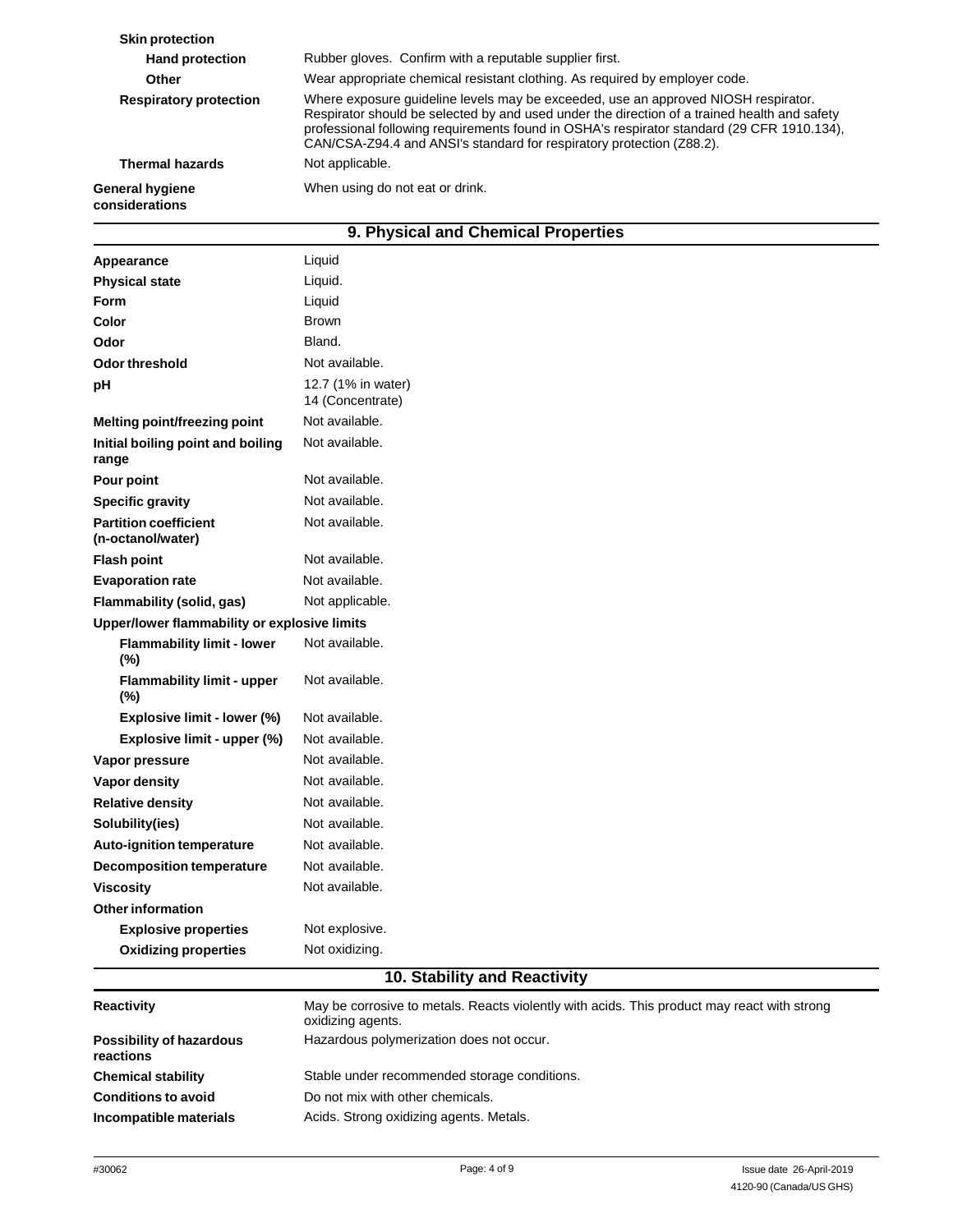| <b>Routes of exposure</b>                                                                    | Eye, Skin contact, Inhalation, Ingestion.                                                                                                                                                                             |                                          |  |  |
|----------------------------------------------------------------------------------------------|-----------------------------------------------------------------------------------------------------------------------------------------------------------------------------------------------------------------------|------------------------------------------|--|--|
| Information on likely routes of exposure                                                     |                                                                                                                                                                                                                       |                                          |  |  |
| Ingestion                                                                                    | Causes digestive tract burns. May cause stomach distress, nausea or vomiting.                                                                                                                                         |                                          |  |  |
| Inhalation                                                                                   | May cause irritation to the respiratory system. Prolonged inhalation may be harmful.                                                                                                                                  |                                          |  |  |
| <b>Skin contact</b>                                                                          | Causes severe skin burns.                                                                                                                                                                                             |                                          |  |  |
| Eye contact                                                                                  | Causes serious eye damage.                                                                                                                                                                                            |                                          |  |  |
| Symptoms related to the<br>physical, chemical and<br>toxicological characteristics           | Burning pain and severe corrosive skin damage. Causes serious eye damage. Symptoms may<br>include stinging, tearing, redness, swelling, and blurred vision. Permanent eye damage including<br>blindness could result. |                                          |  |  |
| Information on toxicological effects                                                         |                                                                                                                                                                                                                       |                                          |  |  |
| <b>Acute toxicity</b>                                                                        |                                                                                                                                                                                                                       |                                          |  |  |
| <b>Components</b>                                                                            | <b>Species</b>                                                                                                                                                                                                        | <b>Test Results</b>                      |  |  |
| Alkyl polyglycoside (CAS 110615-47-9)<br><b>Acute</b><br>Dermal                              |                                                                                                                                                                                                                       |                                          |  |  |
| LD50                                                                                         | Rabbit                                                                                                                                                                                                                | > 2000 mg/kg, 24 Hours, ECHA             |  |  |
| <i><b>Inhalation</b></i>                                                                     | Not available                                                                                                                                                                                                         |                                          |  |  |
| LC50                                                                                         |                                                                                                                                                                                                                       |                                          |  |  |
| Oral<br>LD50                                                                                 | Rat                                                                                                                                                                                                                   | > 5000 mg/kg, ECHA                       |  |  |
|                                                                                              |                                                                                                                                                                                                                       |                                          |  |  |
|                                                                                              |                                                                                                                                                                                                                       | > 2000 mg/kg, ECHA                       |  |  |
| Glucopyranose, oligomeric, decyl octyl glycosides (CAS 68515-73-1)<br><b>Acute</b><br>Dermal |                                                                                                                                                                                                                       |                                          |  |  |
| LD <sub>50</sub>                                                                             | Rabbit                                                                                                                                                                                                                | > 2000 mg/kg, 24 Hours, ECHA             |  |  |
| Inhalation<br>LC50                                                                           | Not available                                                                                                                                                                                                         |                                          |  |  |
| Oral<br>LD50                                                                                 | Rat                                                                                                                                                                                                                   | > 5000 mg/kg, ECHA<br>> 2000 mg/kg, BASF |  |  |
| Sodium hydroxide (CAS 1310-73-2)                                                             |                                                                                                                                                                                                                       |                                          |  |  |
| <b>Acute</b><br>Dermal                                                                       |                                                                                                                                                                                                                       |                                          |  |  |
| LD50                                                                                         | Not available                                                                                                                                                                                                         |                                          |  |  |
| Inhalation<br><b>LC50</b>                                                                    | Not available                                                                                                                                                                                                         |                                          |  |  |
| Oral                                                                                         |                                                                                                                                                                                                                       |                                          |  |  |
| LD50                                                                                         | Rabbit                                                                                                                                                                                                                | 325 mg/kg, ECHA                          |  |  |
| Skin corrosion/irritation                                                                    | Causes severe skin burns and eye damage.                                                                                                                                                                              |                                          |  |  |
| <b>Exposure minutes</b>                                                                      | Not available.                                                                                                                                                                                                        |                                          |  |  |
| Erythema value                                                                               | Not available.                                                                                                                                                                                                        |                                          |  |  |
| Oedema value                                                                                 | Not available.                                                                                                                                                                                                        |                                          |  |  |
| Serious eye damage/eye<br><i>irritation</i>                                                  | Causes serious eye damage.                                                                                                                                                                                            |                                          |  |  |
| <b>Corneal opacity value</b>                                                                 | Not available.                                                                                                                                                                                                        |                                          |  |  |
| <b>Iris lesion value</b>                                                                     | Not available.                                                                                                                                                                                                        |                                          |  |  |
| <b>Conjunctival reddening</b><br>value                                                       | Not available.                                                                                                                                                                                                        |                                          |  |  |
| Conjunctival oedema value                                                                    | Not available.                                                                                                                                                                                                        |                                          |  |  |
| Recover days                                                                                 | Not available.                                                                                                                                                                                                        |                                          |  |  |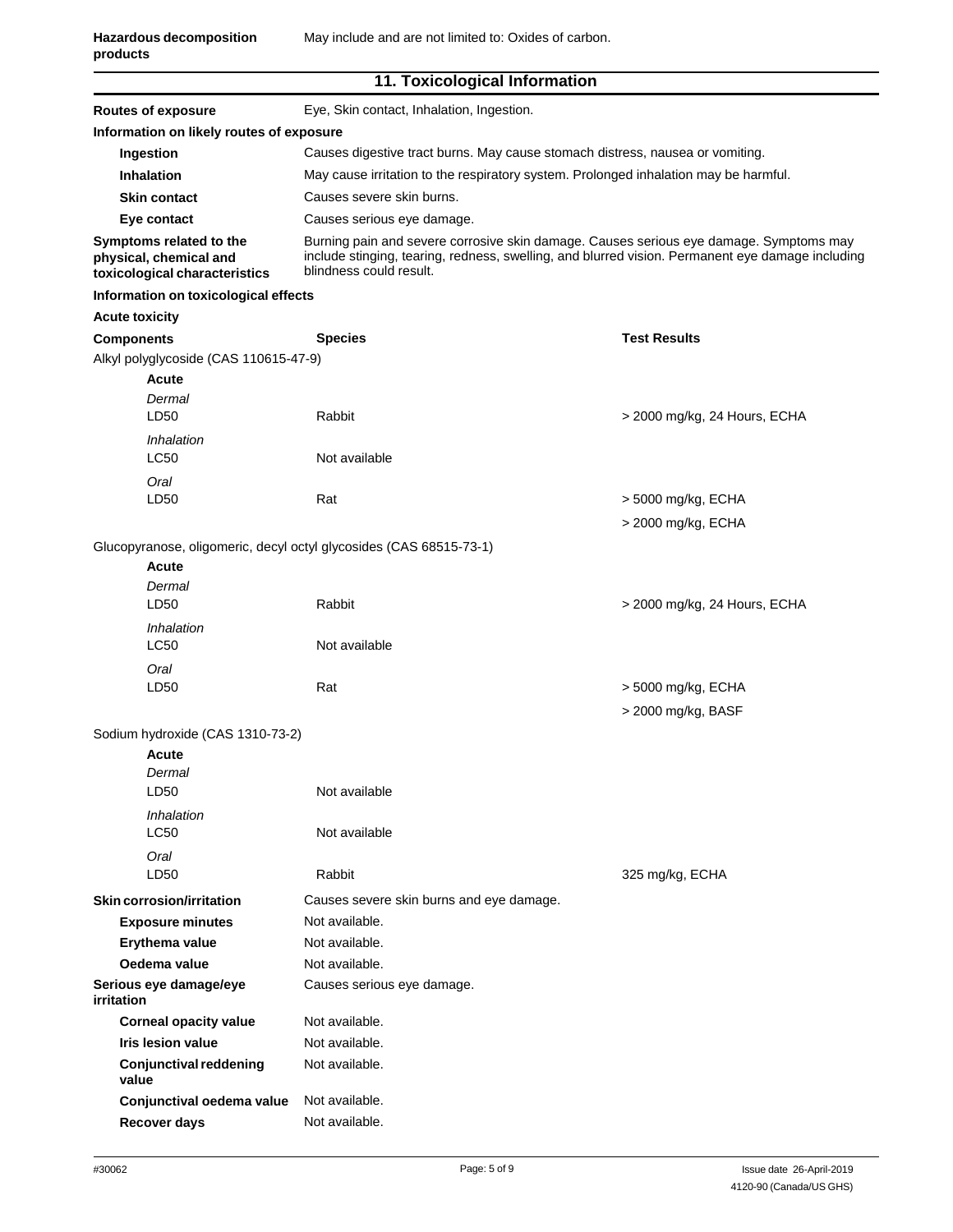| Respiratory or skin sensitization                                                 |                                                                                                                                                                                                                        |                               |                                                                              |                                                                                                                                                                                                     |  |
|-----------------------------------------------------------------------------------|------------------------------------------------------------------------------------------------------------------------------------------------------------------------------------------------------------------------|-------------------------------|------------------------------------------------------------------------------|-----------------------------------------------------------------------------------------------------------------------------------------------------------------------------------------------------|--|
| Canada - Alberta OELs: Irritant                                                   |                                                                                                                                                                                                                        |                               |                                                                              |                                                                                                                                                                                                     |  |
| Sodium hydroxide (CAS 1310-73-2)                                                  |                                                                                                                                                                                                                        |                               | Irritant                                                                     |                                                                                                                                                                                                     |  |
| <b>Respiratory sensitization</b>                                                  |                                                                                                                                                                                                                        | Not a respiratory sensitizer. |                                                                              |                                                                                                                                                                                                     |  |
| <b>Skin sensitization</b>                                                         |                                                                                                                                                                                                                        |                               | This product is not expected to cause skin sensitization.                    |                                                                                                                                                                                                     |  |
| <b>Mutagenicity</b>                                                               | Non-hazardous by WHMIS/OSHA criteria.                                                                                                                                                                                  |                               |                                                                              |                                                                                                                                                                                                     |  |
| Carcinogenicity                                                                   | Non-hazardous by WHMIS/OSHA criteria.                                                                                                                                                                                  |                               |                                                                              |                                                                                                                                                                                                     |  |
| US. OSHA Specifically Regulated Substances (29 CFR 1910.1001-1050)<br>Not listed. |                                                                                                                                                                                                                        |                               |                                                                              |                                                                                                                                                                                                     |  |
| <b>Reproductive toxicity</b>                                                      |                                                                                                                                                                                                                        |                               | This product is not expected to cause reproductive or developmental effects. |                                                                                                                                                                                                     |  |
| <b>Teratogenicity</b>                                                             | Non-hazardous by WHMIS/OSHA criteria.                                                                                                                                                                                  |                               |                                                                              |                                                                                                                                                                                                     |  |
| Specific target organ toxicity -<br>single exposure                               | Not classified.                                                                                                                                                                                                        |                               |                                                                              |                                                                                                                                                                                                     |  |
| Specific target organ toxicity -<br>repeated exposure                             | Not classified.                                                                                                                                                                                                        |                               |                                                                              |                                                                                                                                                                                                     |  |
| <b>Aspiration hazard</b>                                                          | Not an aspiration hazard.                                                                                                                                                                                              |                               |                                                                              |                                                                                                                                                                                                     |  |
| <b>Chronic effects</b>                                                            | Prolonged inhalation may be harmful.                                                                                                                                                                                   |                               |                                                                              |                                                                                                                                                                                                     |  |
|                                                                                   |                                                                                                                                                                                                                        |                               | 12. Ecological Information                                                   |                                                                                                                                                                                                     |  |
| <b>Ecotoxicity</b>                                                                | below                                                                                                                                                                                                                  |                               |                                                                              | Components of this product have been identified as having potential environmental concerns. See                                                                                                     |  |
| Ecotoxicological data                                                             |                                                                                                                                                                                                                        |                               |                                                                              |                                                                                                                                                                                                     |  |
| <b>Components</b>                                                                 |                                                                                                                                                                                                                        | <b>Species</b>                |                                                                              | <b>Test Results</b>                                                                                                                                                                                 |  |
| Sodium hydroxide (CAS 1310-73-2)                                                  |                                                                                                                                                                                                                        |                               |                                                                              |                                                                                                                                                                                                     |  |
| Aquatic<br>Crustacea                                                              | EC50                                                                                                                                                                                                                   |                               | Water flea (Ceriodaphnia dubia)                                              | 34.59 - 47.13 mg/L, 48 hours                                                                                                                                                                        |  |
| Fish                                                                              | LC50                                                                                                                                                                                                                   |                               |                                                                              |                                                                                                                                                                                                     |  |
|                                                                                   |                                                                                                                                                                                                                        |                               | Western mosquitofish (Gambusia affinis) 125 mg/L, 96 hours                   |                                                                                                                                                                                                     |  |
| Persistence and degradability                                                     |                                                                                                                                                                                                                        |                               | No data is available on the degradability of this product.                   |                                                                                                                                                                                                     |  |
| <b>Bioaccumulative potential</b>                                                  | No data available.                                                                                                                                                                                                     |                               |                                                                              |                                                                                                                                                                                                     |  |
| <b>Mobility in soil</b>                                                           | No data available.                                                                                                                                                                                                     |                               |                                                                              |                                                                                                                                                                                                     |  |
| <b>Mobility in general</b>                                                        | Not available.                                                                                                                                                                                                         |                               |                                                                              |                                                                                                                                                                                                     |  |
| Other adverse effects                                                             |                                                                                                                                                                                                                        |                               |                                                                              | No other adverse environmental effects (e.g. ozone depletion, photochemical ozone creation<br>potential, endocrine disruption, global warming potential) are expected from this component.          |  |
|                                                                                   |                                                                                                                                                                                                                        |                               | <b>13. Disposal Considerations</b>                                           |                                                                                                                                                                                                     |  |
| <b>Disposal instructions</b>                                                      |                                                                                                                                                                                                                        |                               |                                                                              | Collect and reclaim or dispose in sealed containers at licensed waste disposal site. Dispose of<br>contents/container in accordance with local/regional/national/international regulations.         |  |
| <b>Local disposal regulations</b>                                                 |                                                                                                                                                                                                                        |                               | Dispose in accordance with all applicable regulations.                       |                                                                                                                                                                                                     |  |
| <b>Hazardous waste code</b>                                                       | D002: Waste Corrosive material [pH <= 2 or = > 12.5, or corrosive to steel]<br>The waste code should be assigned in discussion between the user, the producer and the waste<br>disposal company.                       |                               |                                                                              |                                                                                                                                                                                                     |  |
| Waste from residues / unused<br>products                                          | Dispose of in accordance with local regulations. Empty containers or liners may retain some<br>product residues. This material and its container must be disposed of in a safe manner (see:<br>Disposal instructions). |                               |                                                                              |                                                                                                                                                                                                     |  |
| <b>Contaminated packaging</b>                                                     | disposal.                                                                                                                                                                                                              |                               |                                                                              | Since emptied containers may retain product residue, follow label warnings even after container is<br>emptied. Empty containers should be taken to an approved waste handling site for recycling or |  |
|                                                                                   |                                                                                                                                                                                                                        |                               | 14. Transport Information                                                    |                                                                                                                                                                                                     |  |
| <b>Transport of Dangerous Goods</b><br>(TDG) Proof of Classification              | product will appear below.                                                                                                                                                                                             |                               |                                                                              | Classification Method: Classified as per Part 2, Sections $2.1 - 2.8$ of the Transportation of<br>Dangerous Goods Regulations. If applicable, the technical name and the classification of the      |  |
| U.S. Department of Transportation (DOT)                                           |                                                                                                                                                                                                                        |                               |                                                                              |                                                                                                                                                                                                     |  |
| <b>Basic shipping requirements:</b>                                               |                                                                                                                                                                                                                        |                               |                                                                              |                                                                                                                                                                                                     |  |
| UN number                                                                         | UN3266                                                                                                                                                                                                                 |                               |                                                                              |                                                                                                                                                                                                     |  |
| Proper shipping name<br><b>Technical name</b>                                     | Corrosive liquid, basic, inorganic, n.o.s.<br>Sodium hydroxide                                                                                                                                                         |                               |                                                                              |                                                                                                                                                                                                     |  |
| <b>Hazard class</b>                                                               | 8                                                                                                                                                                                                                      |                               |                                                                              |                                                                                                                                                                                                     |  |
| <b>Packing group</b>                                                              | Ш                                                                                                                                                                                                                      |                               |                                                                              |                                                                                                                                                                                                     |  |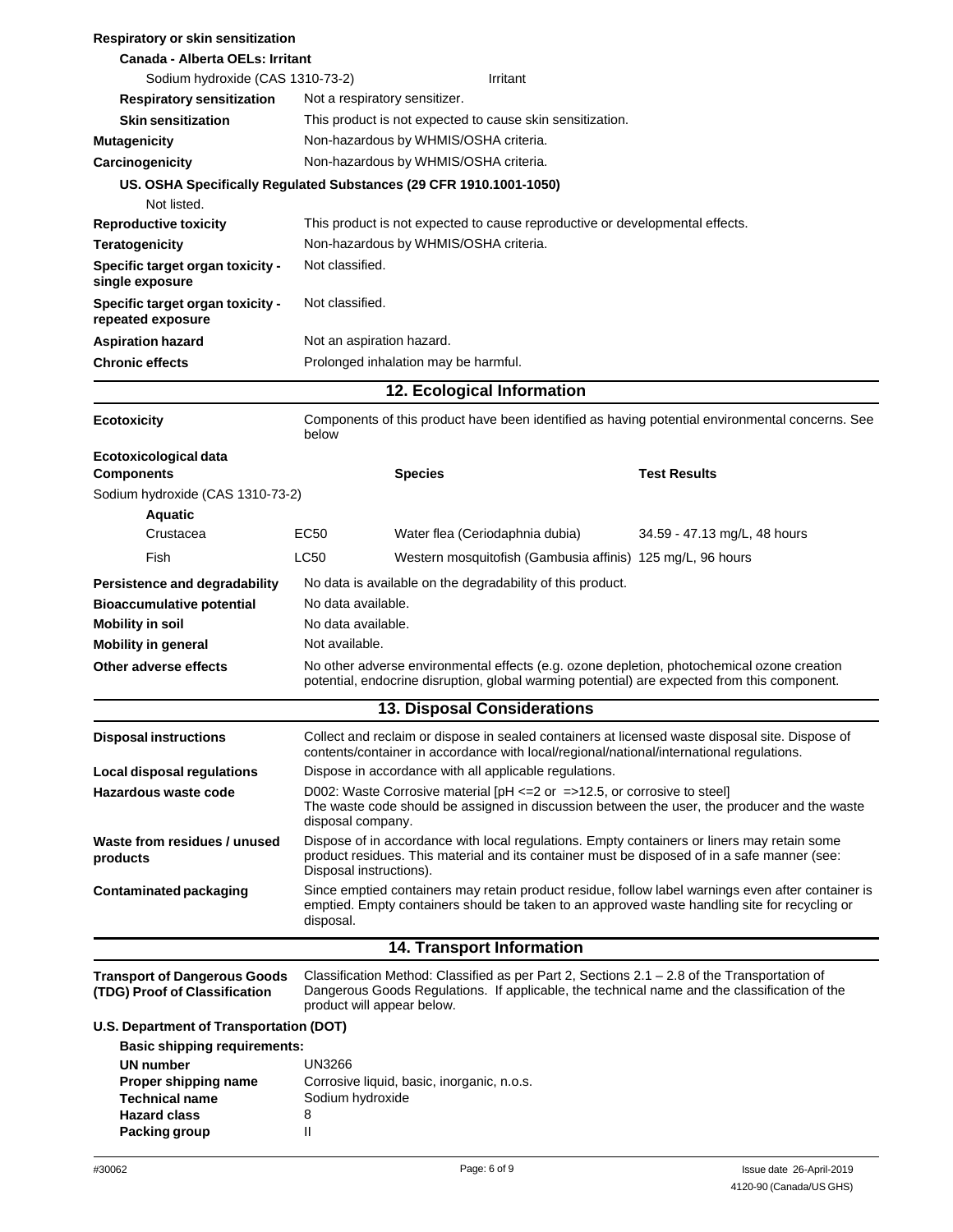| <b>Special provisions</b><br><b>Packaging exceptions</b><br>Packaging non bulk<br>Packaging bulk<br><b>Transportation of Dangerous Goods (TDG - Canada)</b><br><b>Basic shipping requirements:</b> | 386, B2, IB2, T11, TP2, TP27<br><0.3 gallons - Limited Quantity<br>202<br>242 |
|----------------------------------------------------------------------------------------------------------------------------------------------------------------------------------------------------|-------------------------------------------------------------------------------|
| <b>UN</b> number                                                                                                                                                                                   | UN3266                                                                        |
| Proper shipping name                                                                                                                                                                               | CORROSIVE LIQUID, BASIC, INORGANIC, N.O.S.                                    |
| <b>Technical name</b><br><b>Hazard class</b>                                                                                                                                                       | SODIUM HYDROXIDE<br>8                                                         |
| Packing group                                                                                                                                                                                      | Ш                                                                             |
| <b>Special provisions</b>                                                                                                                                                                          | 16                                                                            |
| Packaging exceptions                                                                                                                                                                               | <1L - Limited Quantity                                                        |
| IATA/ICAO (Air)                                                                                                                                                                                    |                                                                               |
| <b>Basic shipping requirements:</b>                                                                                                                                                                |                                                                               |
| <b>UN</b> number                                                                                                                                                                                   | <b>UN3266</b>                                                                 |
| Proper shipping name                                                                                                                                                                               | Corrosive liquid, basic, inorganic, n.o.s.                                    |
| <b>Technical name</b>                                                                                                                                                                              | Sodium hydroxide<br>8                                                         |
| <b>Hazard class</b><br>Packing group                                                                                                                                                               | Ш                                                                             |
| <1L - Limited Quantity                                                                                                                                                                             |                                                                               |
| <b>IMDG (Marine Transport)</b>                                                                                                                                                                     |                                                                               |
| <b>Basic shipping requirements:</b>                                                                                                                                                                |                                                                               |
| <b>UN</b> number                                                                                                                                                                                   | UN3266                                                                        |
| Proper shipping name                                                                                                                                                                               | CORROSIVE LIQUID, BASIC, INORGANIC, N.O.S.                                    |
| <b>Technical name</b>                                                                                                                                                                              | Sodium hydroxide                                                              |
| <b>Hazard class</b><br>Packing group                                                                                                                                                               | 8<br>Ш                                                                        |
| <1L - Limited Quantity                                                                                                                                                                             |                                                                               |
| <b>DOT</b>                                                                                                                                                                                         |                                                                               |
|                                                                                                                                                                                                    |                                                                               |
| IATA; IMDG; TDG                                                                                                                                                                                    |                                                                               |
|                                                                                                                                                                                                    |                                                                               |

## **15. Regulatory Information**

**Canadian federal regulations** This product has been classified in accordance with the hazard criteria of the HPR and the SDS contains all the information required by the HPR. **Export Control List (CEPA 1999, Schedule 3)** Not listed. **Greenhouse Gases** Not listed. **Precursor Control Regulations** Not regulated. **WHMIS 2015 Exemptions** Not applicable

Ÿ,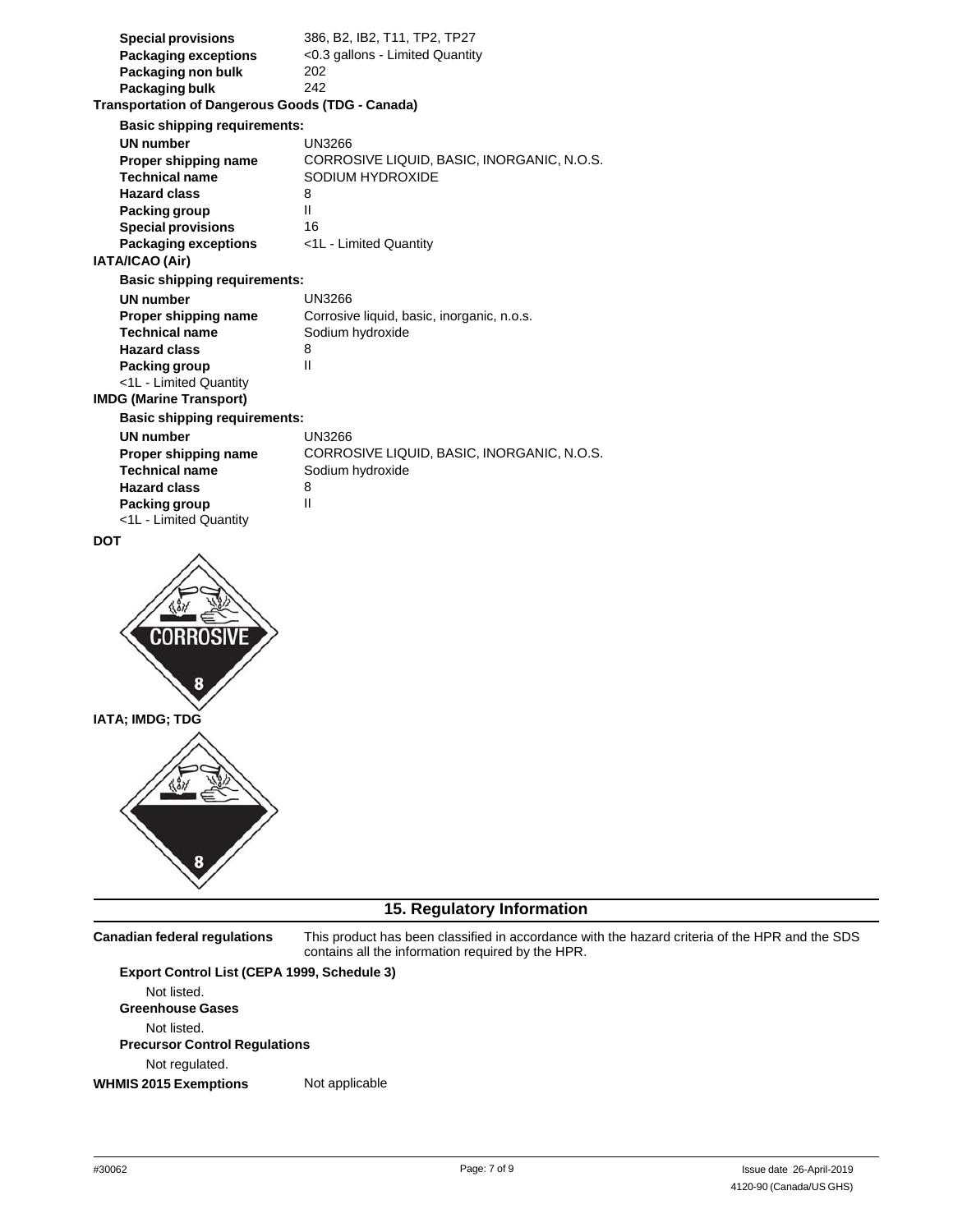| This product is a "Hazardous Chemical" as defined by the OSHA Hazard Communication<br><b>US federal regulations</b><br>Standard, 29 CFR 1910.1200. |                                                                                                                     |                                                                                                 |                        |
|----------------------------------------------------------------------------------------------------------------------------------------------------|---------------------------------------------------------------------------------------------------------------------|-------------------------------------------------------------------------------------------------|------------------------|
|                                                                                                                                                    | All chemicals used are on the TSCA inventory.                                                                       |                                                                                                 |                        |
|                                                                                                                                                    | TSCA Section 12(b) Export Notification (40 CFR 707, Subpt. D)                                                       |                                                                                                 |                        |
| Not regulated.<br><b>CERCLA Hazardous Substance List (40 CFR 302.4)</b>                                                                            |                                                                                                                     |                                                                                                 |                        |
| Sodium hydroxide (CAS 1310-73-2)                                                                                                                   |                                                                                                                     | Listed.                                                                                         |                        |
| Not listed.                                                                                                                                        | US. OSHA Specifically Regulated Substances (29 CFR 1910.1001-1050)                                                  |                                                                                                 |                        |
| Superfund Amendments and Reauthorization Act of 1986 (SARA)                                                                                        |                                                                                                                     |                                                                                                 |                        |
| <b>Hazard categories</b>                                                                                                                           | Immediate Hazard - Yes<br>Delayed Hazard - No<br>Fire Hazard - No<br>Pressure Hazard - No<br>Reactivity Hazard - No |                                                                                                 |                        |
| <b>SARA 302 Extremely</b><br>hazardous substance                                                                                                   | No                                                                                                                  |                                                                                                 |                        |
| SARA 311/312 Hazardous<br>chemical                                                                                                                 | No.                                                                                                                 |                                                                                                 |                        |
| SARA 313 (TRI reporting)<br>Not regulated.                                                                                                         |                                                                                                                     |                                                                                                 |                        |
| Other federal regulations                                                                                                                          |                                                                                                                     |                                                                                                 |                        |
|                                                                                                                                                    | Clean Air Act (CAA) Section 112 Hazardous Air Pollutants (HAPs) List                                                |                                                                                                 |                        |
| Not regulated.                                                                                                                                     | Clean Air Act (CAA) Section 112(r) Accidental Release Prevention (40 CFR 68.130)                                    |                                                                                                 |                        |
| Not regulated.                                                                                                                                     |                                                                                                                     |                                                                                                 |                        |
| <b>US state regulations</b>                                                                                                                        |                                                                                                                     |                                                                                                 |                        |
|                                                                                                                                                    | US - California Hazardous Substances (Director's): Listed substance                                                 | Listed.                                                                                         |                        |
| Sodium hydroxide (CAS 1310-73-2)<br>US - Illinois Chemical Safety Act: Listed substance                                                            |                                                                                                                     |                                                                                                 |                        |
| Sodium hydroxide (CAS 1310-73-2)<br>US - Louisiana Spill Reporting: Listed substance                                                               |                                                                                                                     |                                                                                                 |                        |
| Sodium hydroxide (CAS 1310-73-2)<br>US - Minnesota Haz Subs: Listed substance                                                                      |                                                                                                                     | Listed.                                                                                         |                        |
| Sodium hydroxide (CAS 1310-73-2)<br>US - New Jersey RTK - Substances: Listed substance                                                             |                                                                                                                     | Listed.                                                                                         |                        |
| Sodium hydroxide (CAS 1310-73-2)<br>US - Texas Effects Screening Levels: Listed substance                                                          |                                                                                                                     |                                                                                                 |                        |
| 68515-73-1)                                                                                                                                        | Glucopyranose, oligomeric, decyl octyl glycosides (CAS                                                              | Listed.                                                                                         |                        |
| Sodium hydroxide (CAS 1310-73-2)<br>US. Massachusetts RTK - Substance List                                                                         |                                                                                                                     | Listed.                                                                                         |                        |
| Sodium hydroxide (CAS 1310-73-2)                                                                                                                   | US. New Jersey Worker and Community Right-to-Know Act                                                               |                                                                                                 |                        |
| Not regulated.                                                                                                                                     | US. Pennsylvania Worker and Community Right-to-Know Law                                                             |                                                                                                 |                        |
| Sodium hydroxide (CAS 1310-73-2)<br>US. Rhode Island RTK                                                                                           |                                                                                                                     |                                                                                                 |                        |
| Sodium hydroxide (CAS 1310-73-2)                                                                                                                   |                                                                                                                     |                                                                                                 |                        |
| US. California Proposition 65                                                                                                                      |                                                                                                                     |                                                                                                 |                        |
|                                                                                                                                                    |                                                                                                                     | This product is not subject to warning labeling under the California Proposition 65 regulation. |                        |
| <b>Inventory status</b>                                                                                                                            |                                                                                                                     |                                                                                                 |                        |
| Country(s) or region                                                                                                                               | <b>Inventory name</b>                                                                                               |                                                                                                 | On inventory (yes/no)* |
| Canada                                                                                                                                             | Domestic Substances List (DSL)                                                                                      |                                                                                                 | Yes                    |
| Canada                                                                                                                                             | Non-Domestic Substances List (NDSL)                                                                                 |                                                                                                 | No                     |
| United States & Puerto Rico                                                                                                                        | Toxic Substances Control Act (TSCA) Inventory                                                                       |                                                                                                 | Yes                    |

\*A "Yes" indicates that all components of this product comply with the inventory requirements administered by the governing country(s)